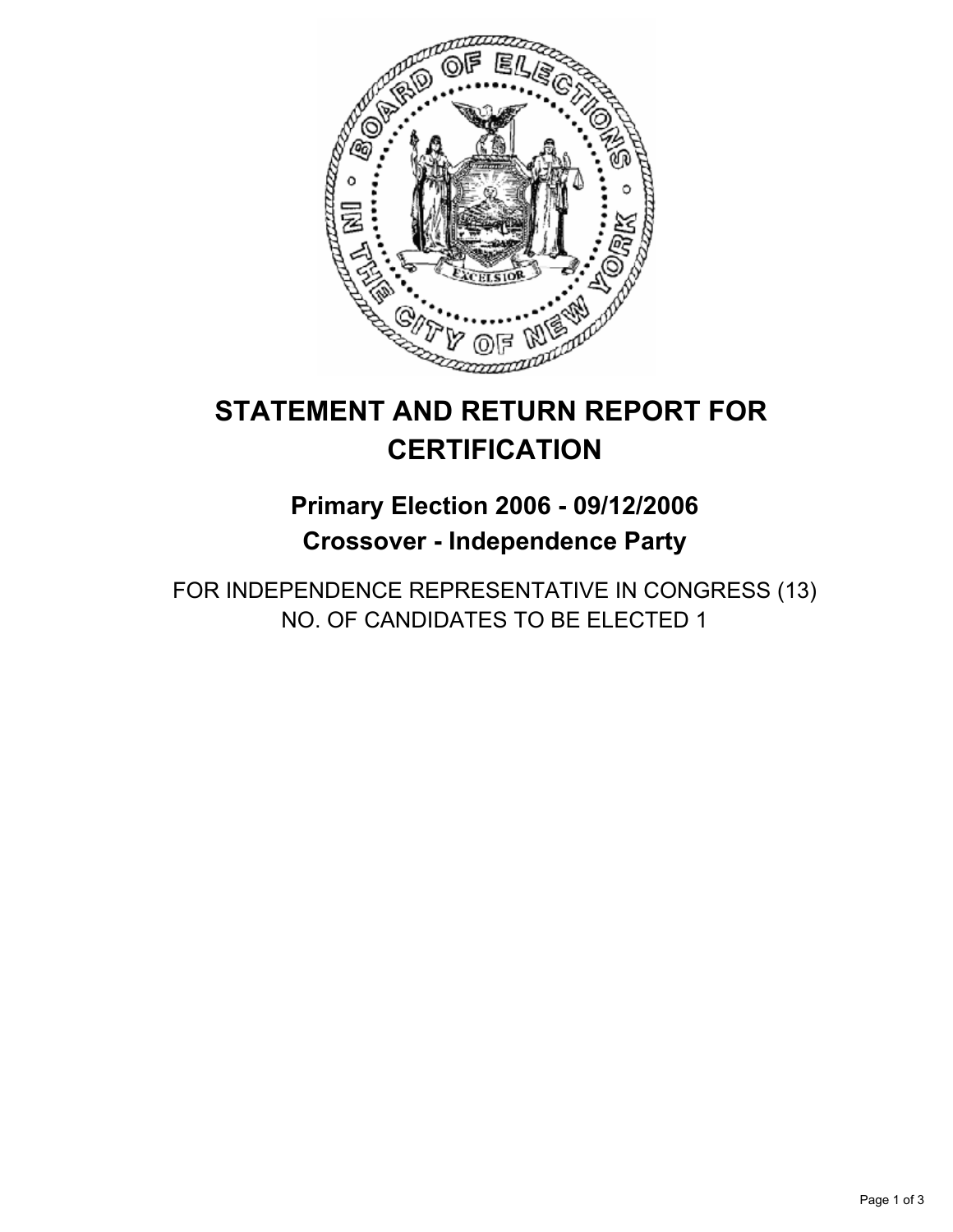

## **Kings County**

| <b>EMERGENCY</b>          |    |
|---------------------------|----|
| ABSENTEE/MILITARY         |    |
| <b>FEDERAL</b>            |    |
| AFFIDAVIT                 |    |
| <b>VITO FOSSELLA</b>      | 63 |
| <b>ANITA LERMAN</b>       | 24 |
| <b>GENTILE (WRITE-IN)</b> |    |
| <b>TOTAL VOTES</b>        | 88 |

#### **Richmond County**

| <b>EMERGENCY</b>            |     |
|-----------------------------|-----|
| ABSENTEE/MILITARY           | 22  |
| <b>FEDERAL</b>              |     |
| <b>AFFIDAVIT</b>            | 3   |
| <b>VITO FOSSELLA</b>        | 178 |
| <b>ANITA LERMAN</b>         | 139 |
| STEPHEN HARRISON (WRITE-IN) |     |
| <b>TOTAL VOTES</b>          | 318 |